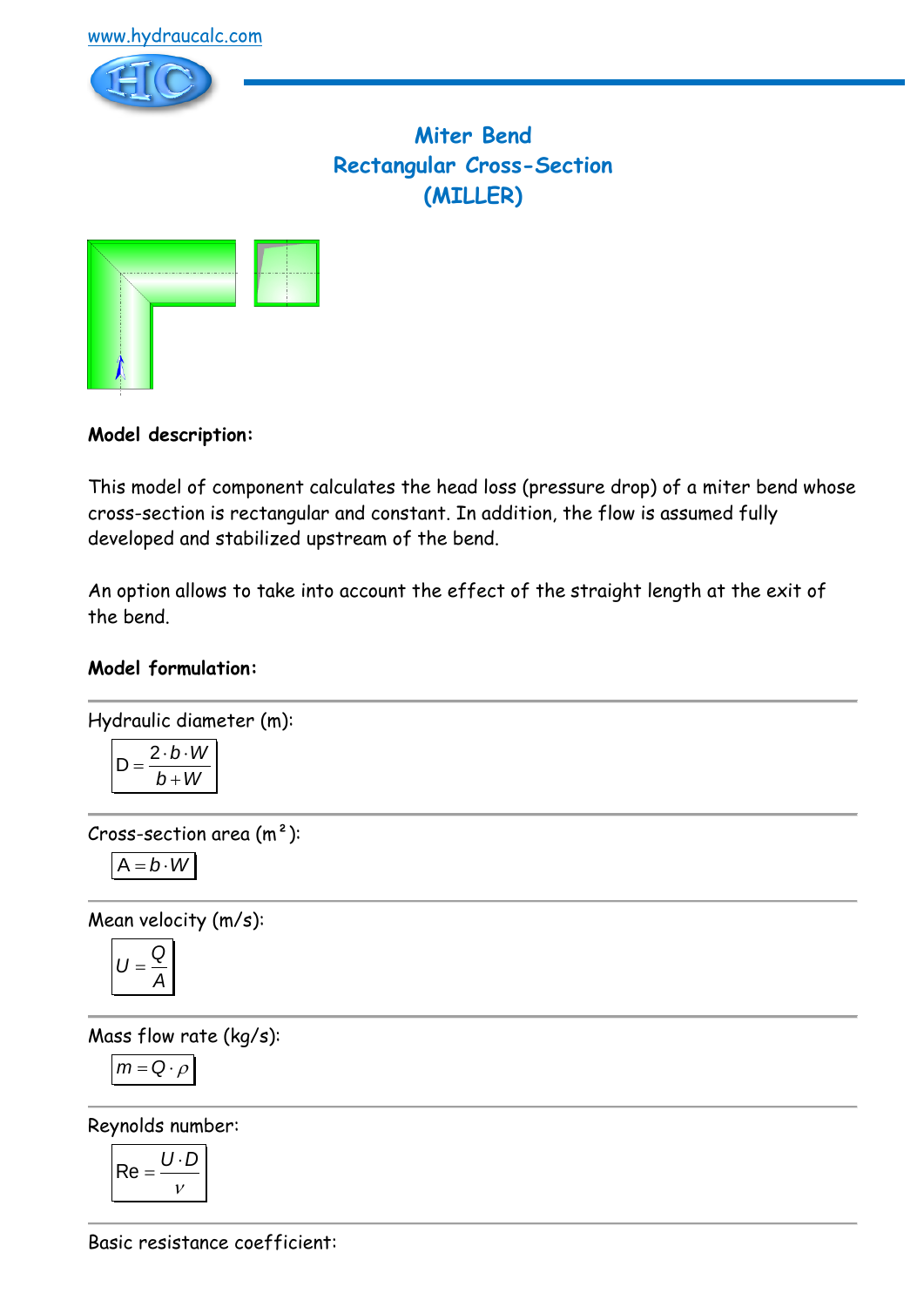

Reynolds number correction factor:



Outlet pipe length correction factor (optional):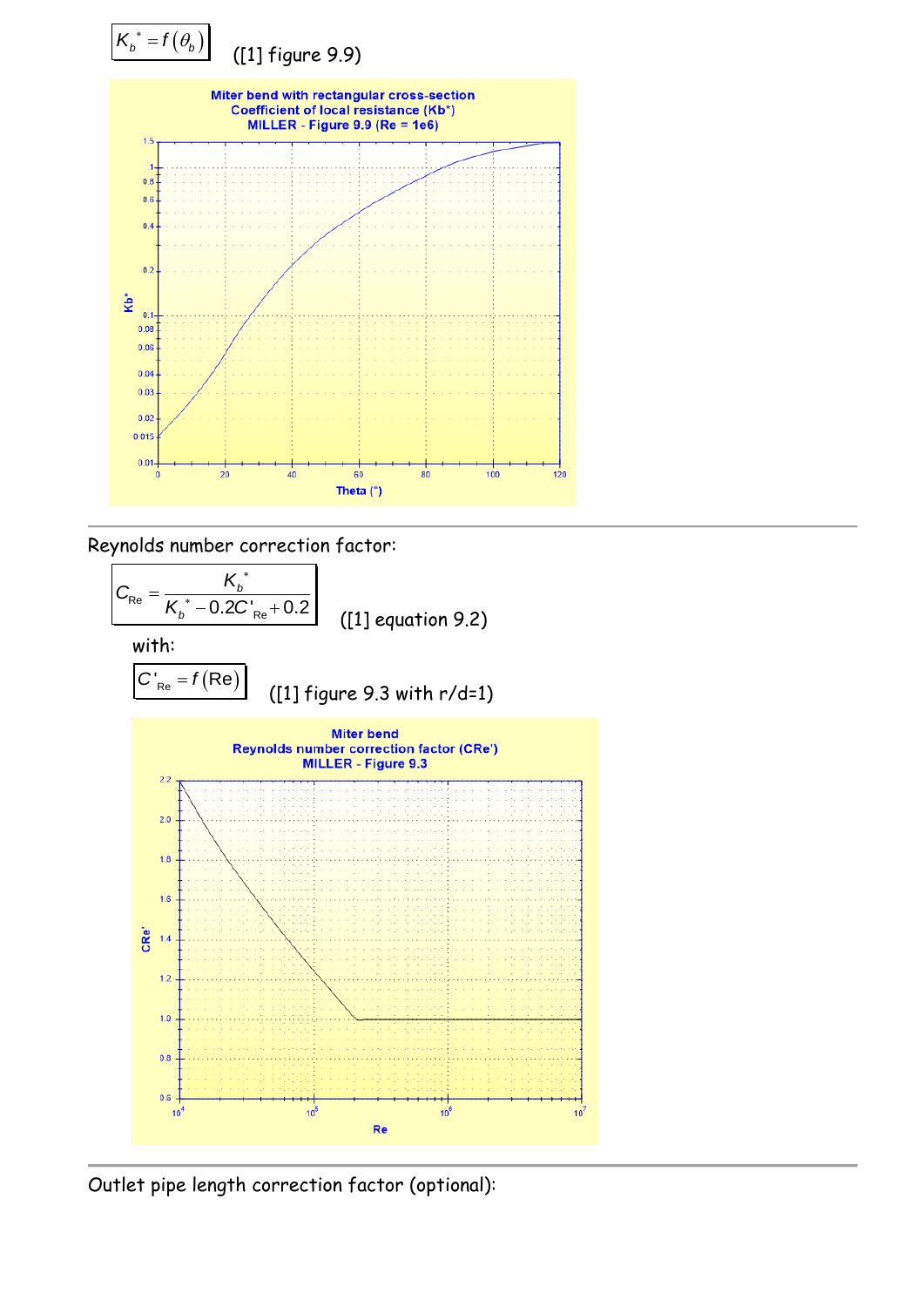

If this option is not activated, the factor Co is equal to unity.



$$
f = f\left(\text{Re}, \frac{k}{D}\right)
$$

See Straight Pipe - [Rectangular Cross-Section and Roughness Walls \(MILLER\)](../../Tuyau%20rectiligne/Tuyau%20rectiligne%20-%20Section%20rectangulaire/MILLER%20(roughness%20walls).htm)



Roughness correction factor:

 $\blacksquare \theta_{b} \leq 45$ :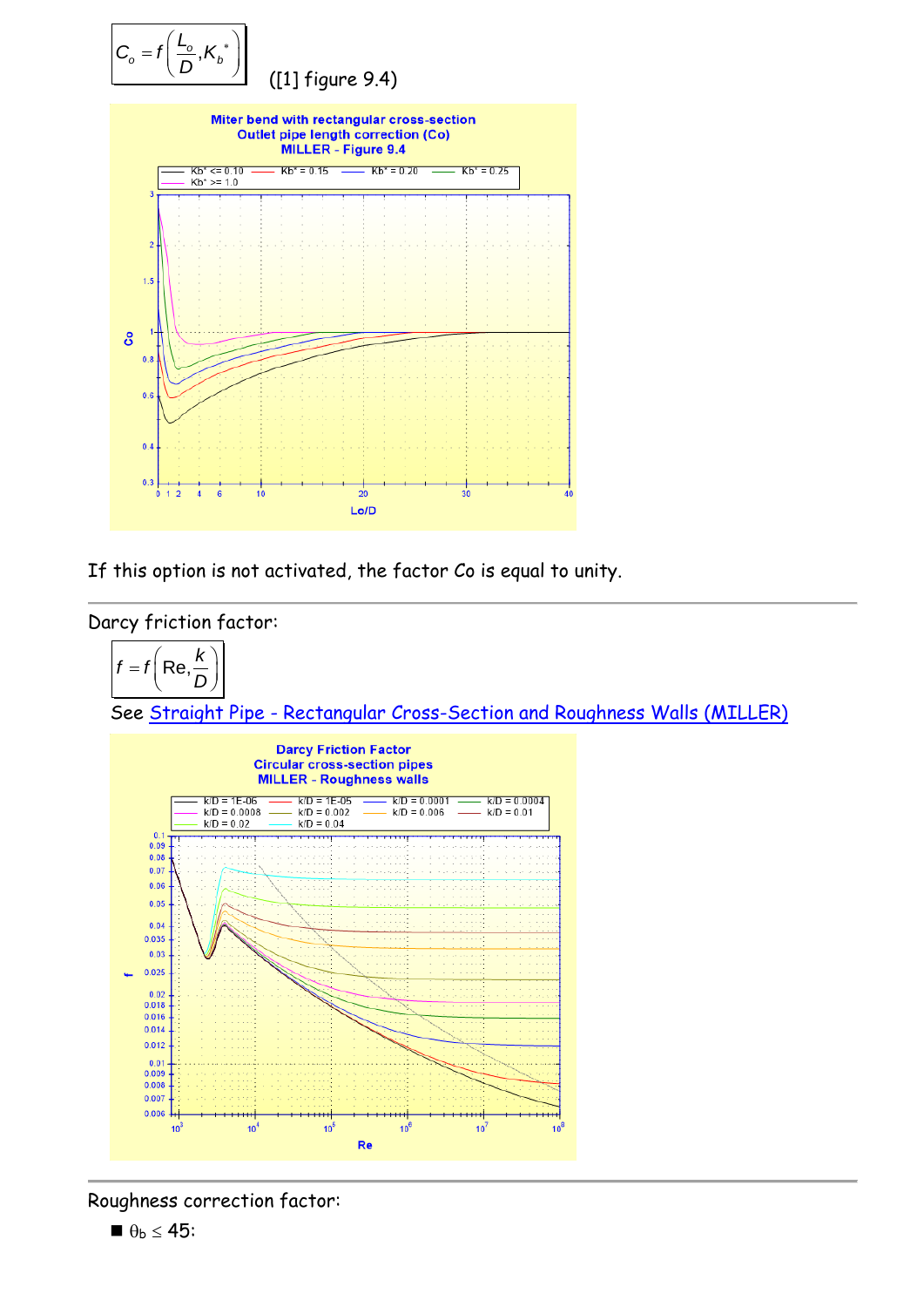$$
C_f = \frac{f_{rough}}{f_{smooth}}
$$

([1] equation 9.3)

with:

frough: Darcy friction factor for rough pipe at Re fsmooth: Darcy friction factor for smooth pipe (k = 0) at Re

$$
\bullet_b > 45:
$$

$$
C_f = 1
$$

Corrected loss coefficient:

 $K_b = K_b^* \cdot C_{Re} \cdot C_o \cdot C_f$ ([1] equation 9.4)

Total pressure loss coefficient (based on the mean velocity in the bend):

$$
K=K_{b}
$$

Total pressure loss (Pa):

$$
\Delta P = K_b \cdot \frac{\rho \cdot U^2}{2}
$$
 ([1] equation 8.1b)

Total head loss of fluid (m):

$$
\Delta H = K_b \cdot \frac{U^2}{2 \cdot g}
$$

([1] equation 8.1a)

Hydraulic power loss (W):

$$
Wh = \Delta P \cdot Q
$$

Straight length of equivalent pressure loss (m):

$$
L_{eq} = K_b \cdot \frac{D}{f_{rough}}
$$

with:

frough: Darcy friction factor for rough pipe at Re

## **Symbols, Definitions, SI Units:**

- W Cross-section height (m)
- b Cross-section width (m)
- D Hydraulic diameter (m)
- $A$  Cross-section area  $(m<sup>2</sup>)$
- $Q$  Volume flow rate  $(m^3/s)$
- U Mean velocity (m/s)
- m Mass flow rate (kg/s)
- Re Reynolds number ()
- $\theta_{\rm b}$  Angle of the bend (°)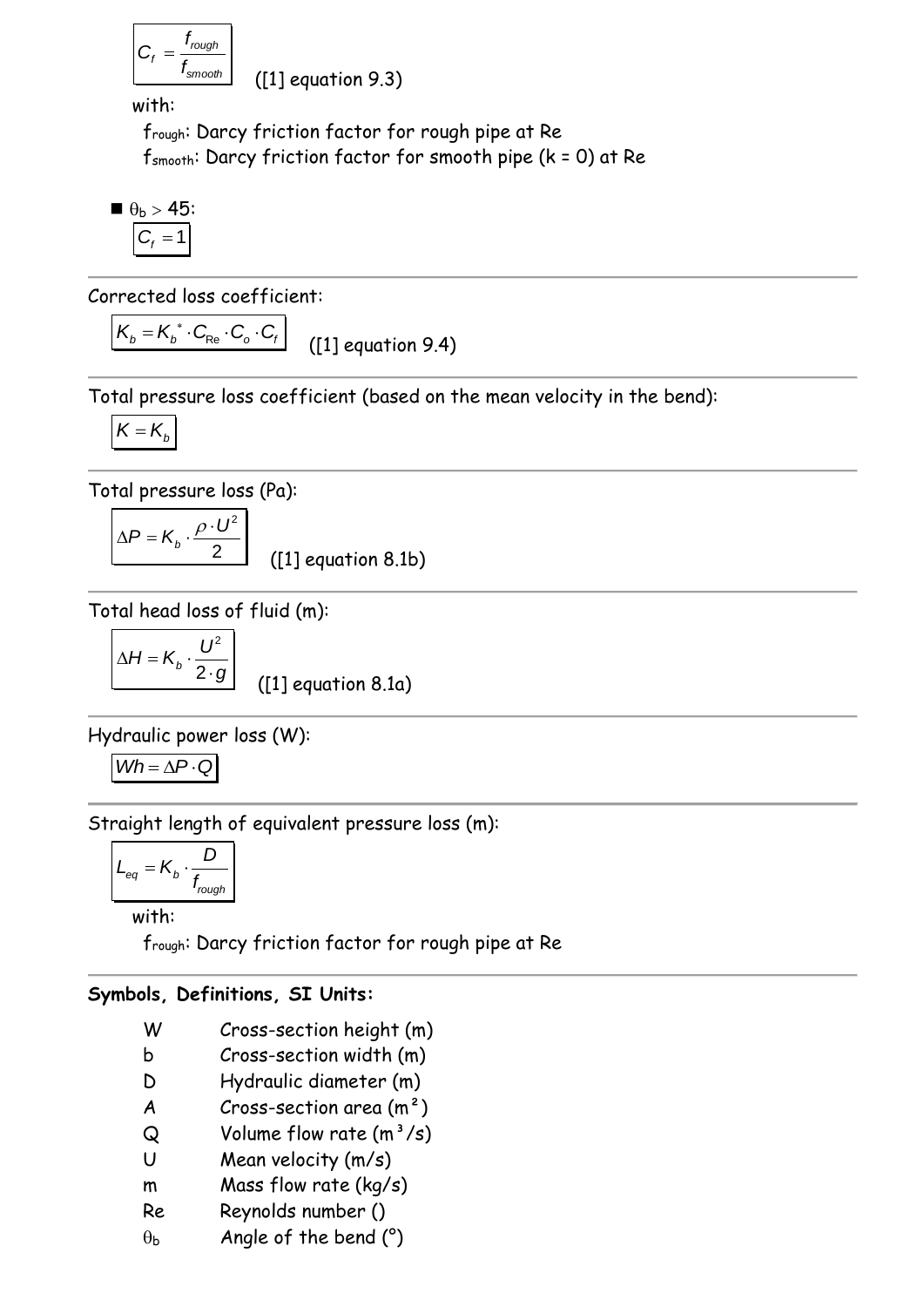| $K_b$ <sup>*</sup>         | Basic loss coefficient ()                                                |
|----------------------------|--------------------------------------------------------------------------|
| $C_{Re}$                   | Reynolds number correction factor ()                                     |
| Lo                         | Length of the straight section downstream of the bend (m)                |
| $\mathcal{C}_{\mathsf{o}}$ | Outlet pipe length correction factor ()                                  |
| k                          | Absolute roughness of walls (m)                                          |
| $\mathsf f$                | Darcy friction factor for ()                                             |
| $C_{\mathsf{f}}$           | Roughness correction factor ()                                           |
| $K_b$                      | Corrected loss coefficient ()                                            |
| K                          | Total pressure loss coefficient (based on the mean velocity in the bend) |
|                            | $\Omega$                                                                 |
| $\Delta P$                 | Total pressure loss (Pa)                                                 |
| $\Delta H$                 | Total head loss of fluid (m)                                             |
| Wh                         | Hydraulic power loss (W)                                                 |
| Leg                        | Straight length of equivalent pressure loss (m)                          |
| $\rho$                     | Fluid density $(kq/m^3)$                                                 |
| ν                          | Fluid kinematic viscosity $(m^2/s)$                                      |
| g                          | Gravitational acceleration $(m/s^2)$                                     |

## **Validity range:**

- turbulent flow regime (Re  $\geq 10^4$ )
- stabilized flow upstream bend
- curvature angle: 0 120°

**Example of application:**